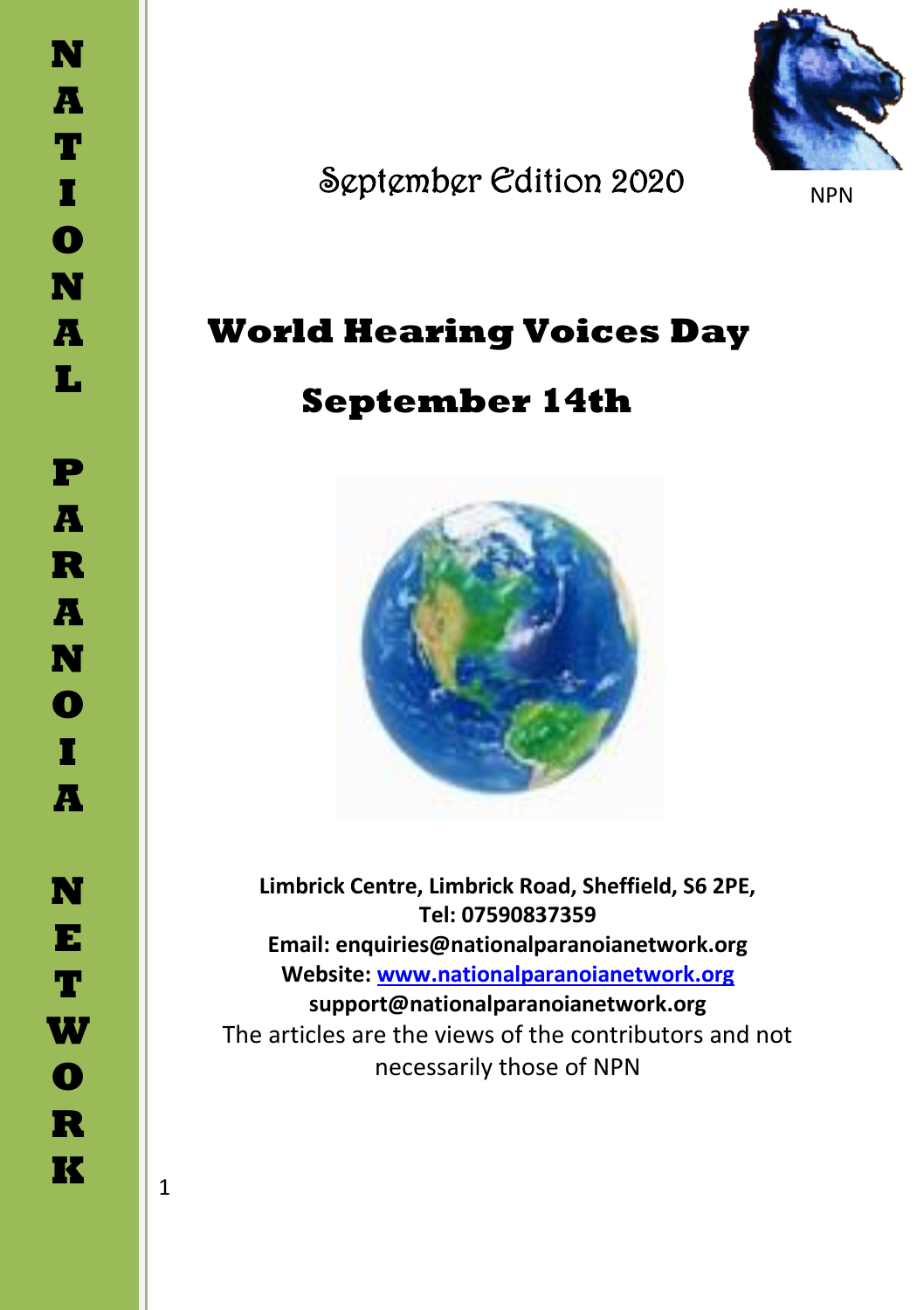## **World hearing voices day**

World Hearing Voices Day celebrates hearing voices as part of the diversity of human experience, increasing awareness of the fact that you can hear voices and be healthy. It challenges the negative attitudes towards people who hear voices and the incorrect assumption that hearing voices, in itself, is a sign of illness.

Inspired by Louise Pembroke, a voice hearer and psychiatric survivor from England, the hearing voices movement have celebrated World Hearing Voices Day since 2006. Without core funding, World Hearing Voices Day relies on the creativity, energy, and passion of our members. Thankfully, the HVN membership is overflowing with ideas and they have witnessed an impressive array of events and activities across the world. These events have included celebrations, social media campaigns, poetry/music events, conferences, marches, stalls, and gatherings. Everything you do to help HVN raise awareness of hearing voices is appreciated if we all do one small thing, we can collectively make a big difference! If you are able to host an event maybe online if you could send pictures, comments, feedback we would be happy to put them in our newsletter as a thank you for supporting the hearing voices movement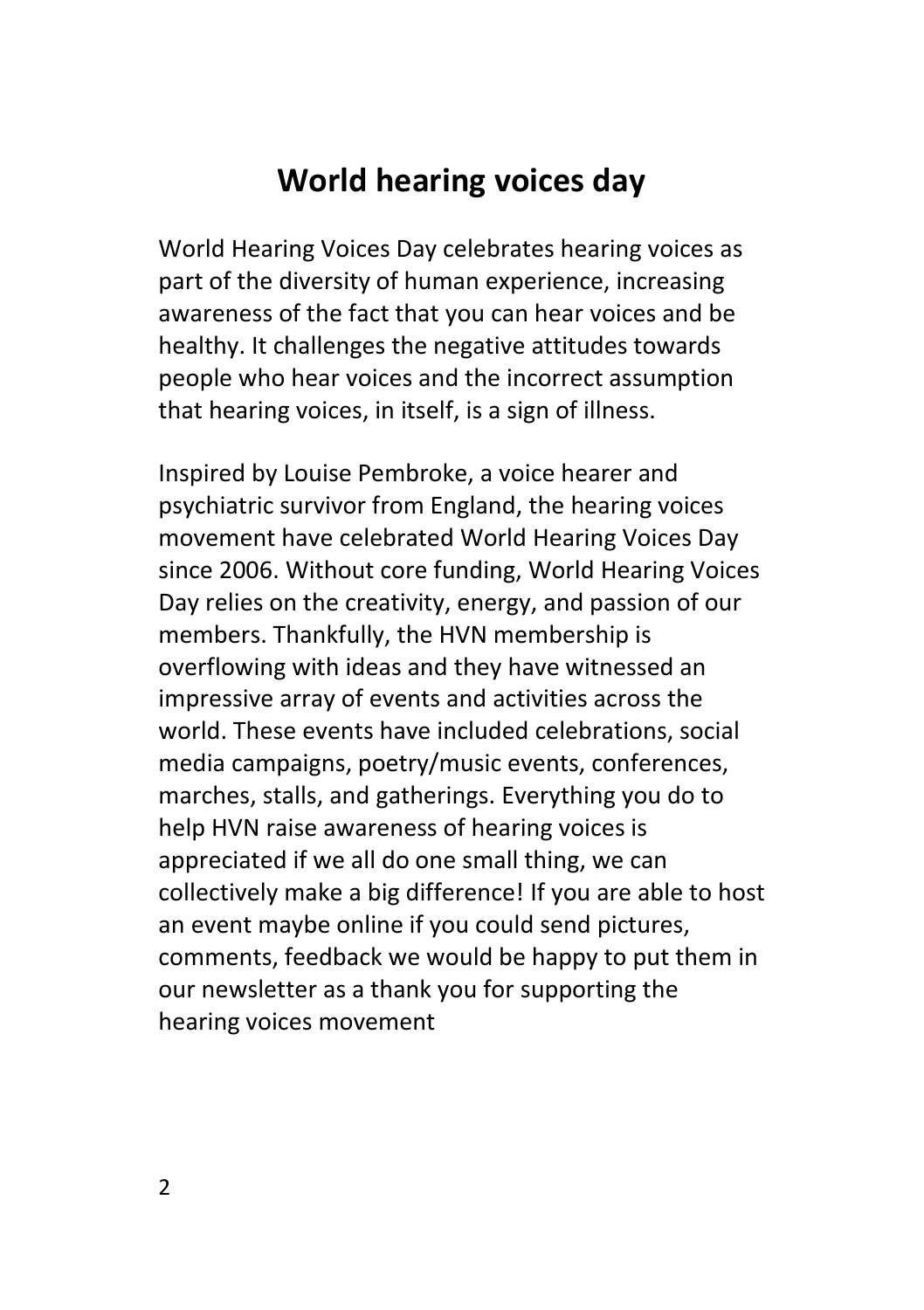#### **What was it like being in the medical model?**

- I felt that my problems and I were put in a box, given medication, and posted to the nearest dead letter office.
- I learned how to be a patient. I didn't learn how to be me.
- I could not differentiate what was me, what was my experience and what was my "illness". Everything that I experienced was because I had an illness.
- I felt hopeless
- I felt unheard.
- When I didn't feel better on medication, I felt hopeless, but then feeling hopeless often fitted into having an illness.
- I was told I would never get better.
- I felt that somehow the doctors were the experts
- I didn't learn how to cope with difficult experiences or feelings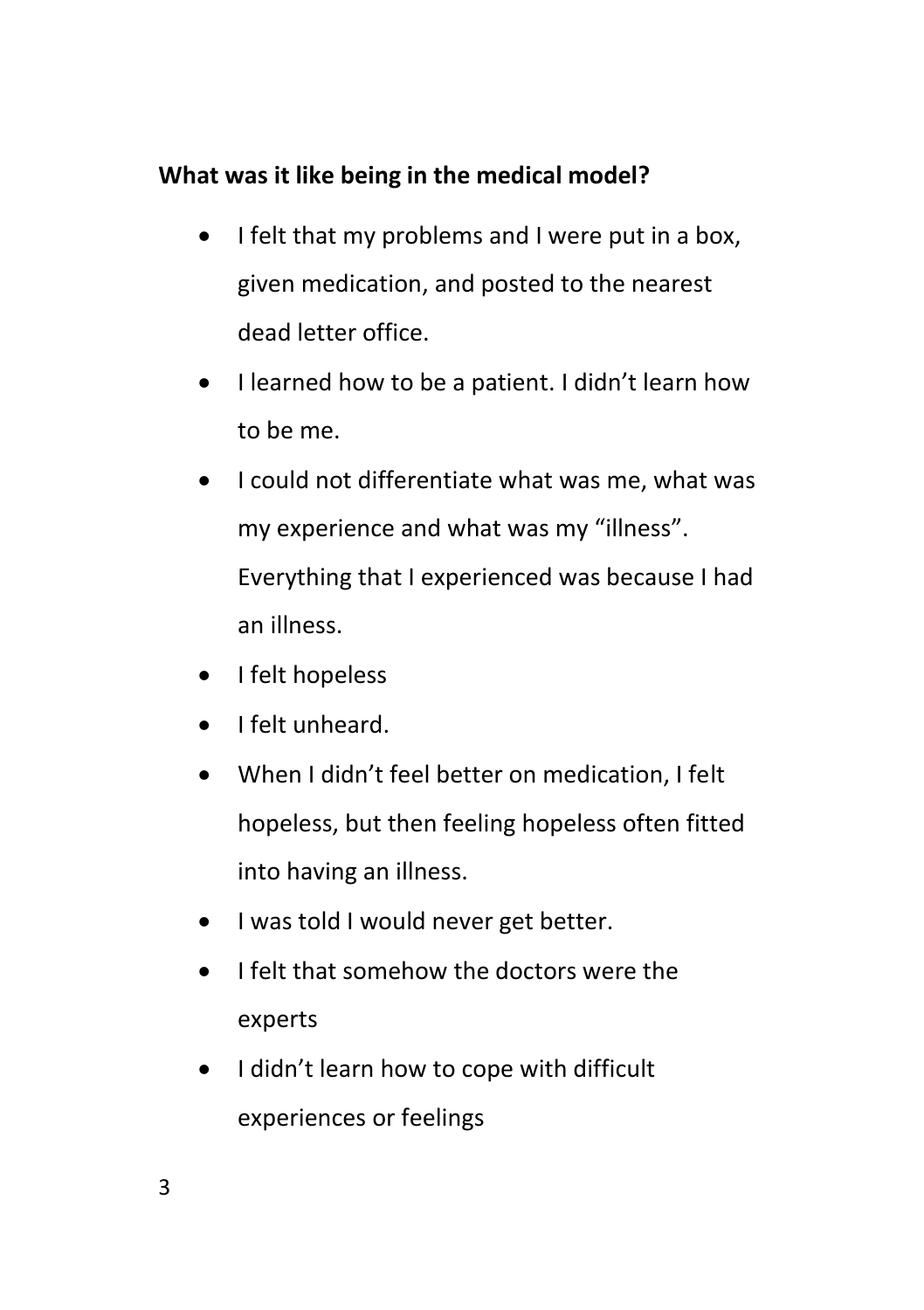- I couldn't get in touch with difficult emotions and therefore I couldn't learn how to deal with them
- I believed I would never recover.

#### **What was it like being in Hearing voices approach?**

- I felt like a person
- I felt heard
- I became the expert on me, not the doctors!!
- I began to understand and make sense of my experience
- I learned to talk about what I was experiencing, and I wasn't made wrong when I spoke about difficult things
- I learned to cope with difficult emotions
- I began to trust myself my abilities and my decisions
- I began to experience life

**Kelly**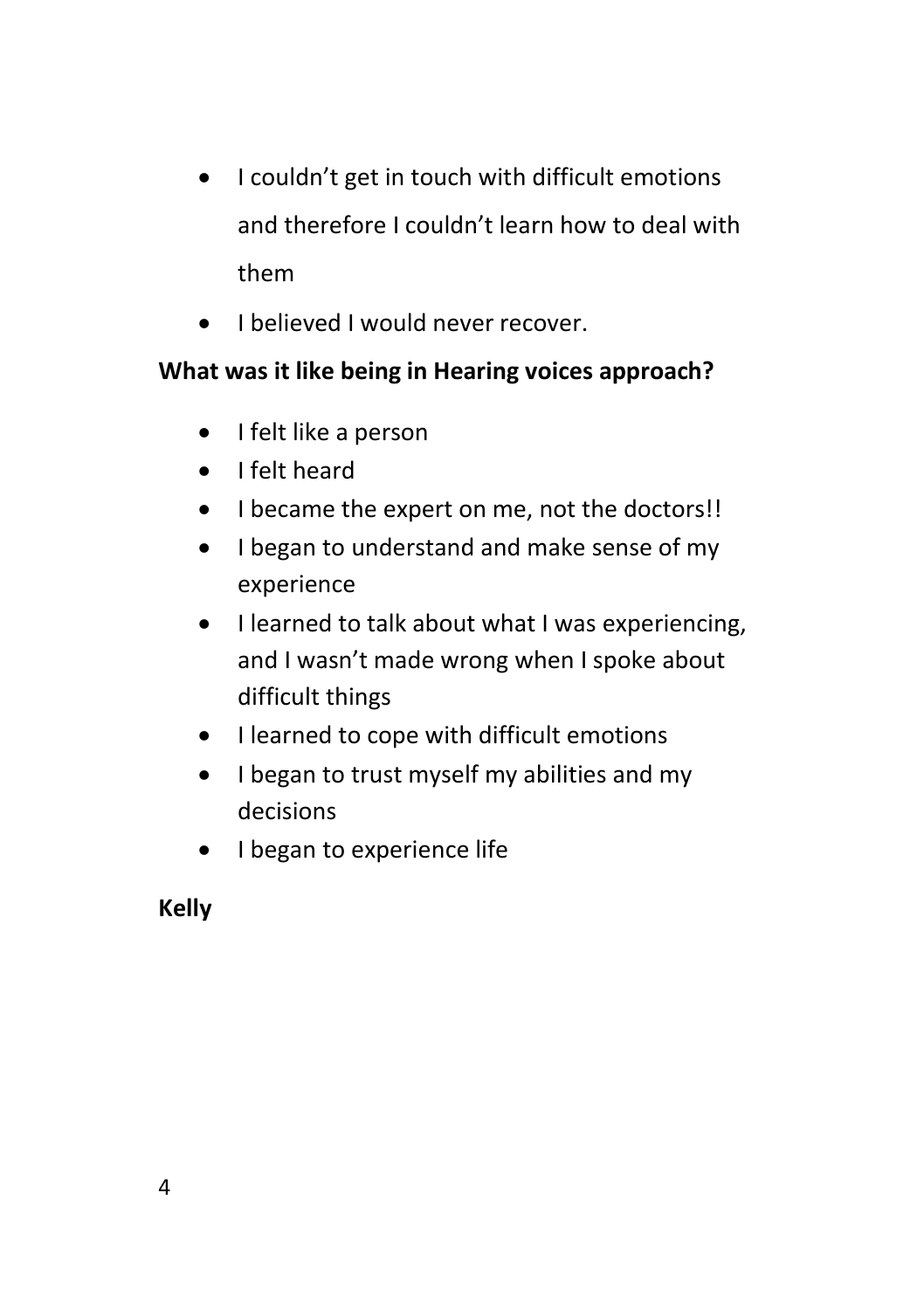"How did you get here?"

# **The relationship between traumatic life events and serious mental health problems**

In a discussion with the veteran Irish uses rights campaigner Ita O'Keefe, she explained to me how one of the comforts she found in her many years in the Irish psychiatric system was the sympathy and understand she found on Irish admission wards, not from the staff but from other in-patients. She told me "someone would always come up to you and ask what's happened to you". This immediate recognition that the traumas of life are significant contributors to serious mental health problems is a common theme amongst service users. The conclusion to the many lectures I've conducted with Peter Bullimore from The Hearing Voices Network tends to follow the same pattern. Peter will end the lectures (usually delivered to staff), by telling them that the most important question you can ask anyone using mental health services is "How did you get here?"

This is not a reference to car, bus or taxi, the question is a simple one.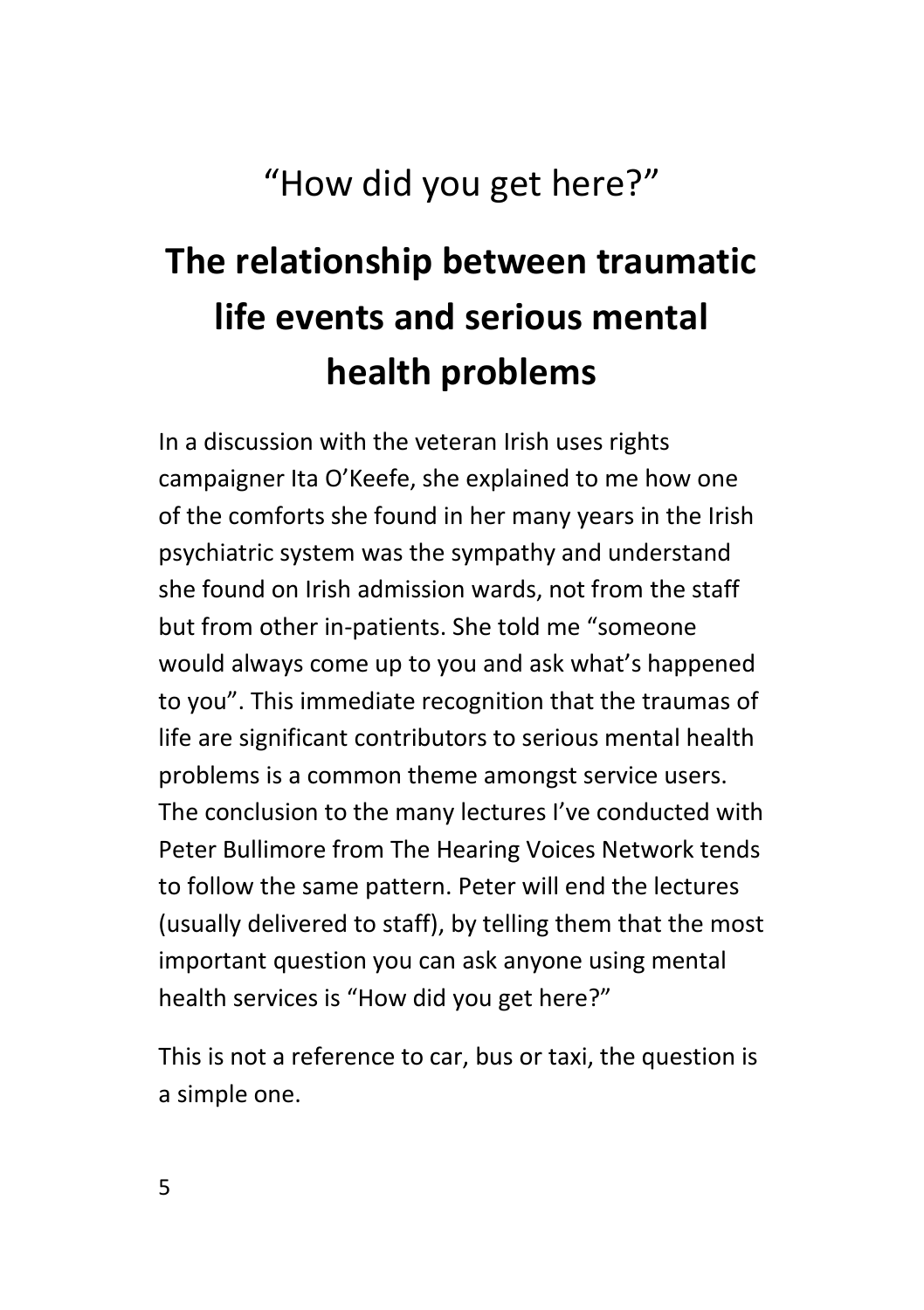"What happened in you your life to bring you to this point?"

The situation in the health service is that the users of the service often want to talk about life events, whilst those in power are far more concerned with genetics, family history, biological illness, and medication. This state of affairs is not confined to the United Kingdom. John Read the New Zealand psychologist has collected some memorable quotes from service users in Auckland, New Zealand. "There were so many doctors, nurses and social workers in your life all asking the same thing mental, mental, mental, but not asking you why."

"My life went haywire from thereon in. I just wish they would have said "what happened to you? What happened?" but they didn't." (Hammersley 2004)

The general public is in little doubt as to who they agree with when it comes to the issue of traumatic life events. In studies conducted all over the world asking the general public about causes of mental illness, environmental factors and traumas are consistently rated to be far more significant than biological or genetic factors. For example, a survey conducted with the American general public (Link 1999) showed that 91% cited stressful circumstances as a cause of schizophrenia, a finding that has been replicated in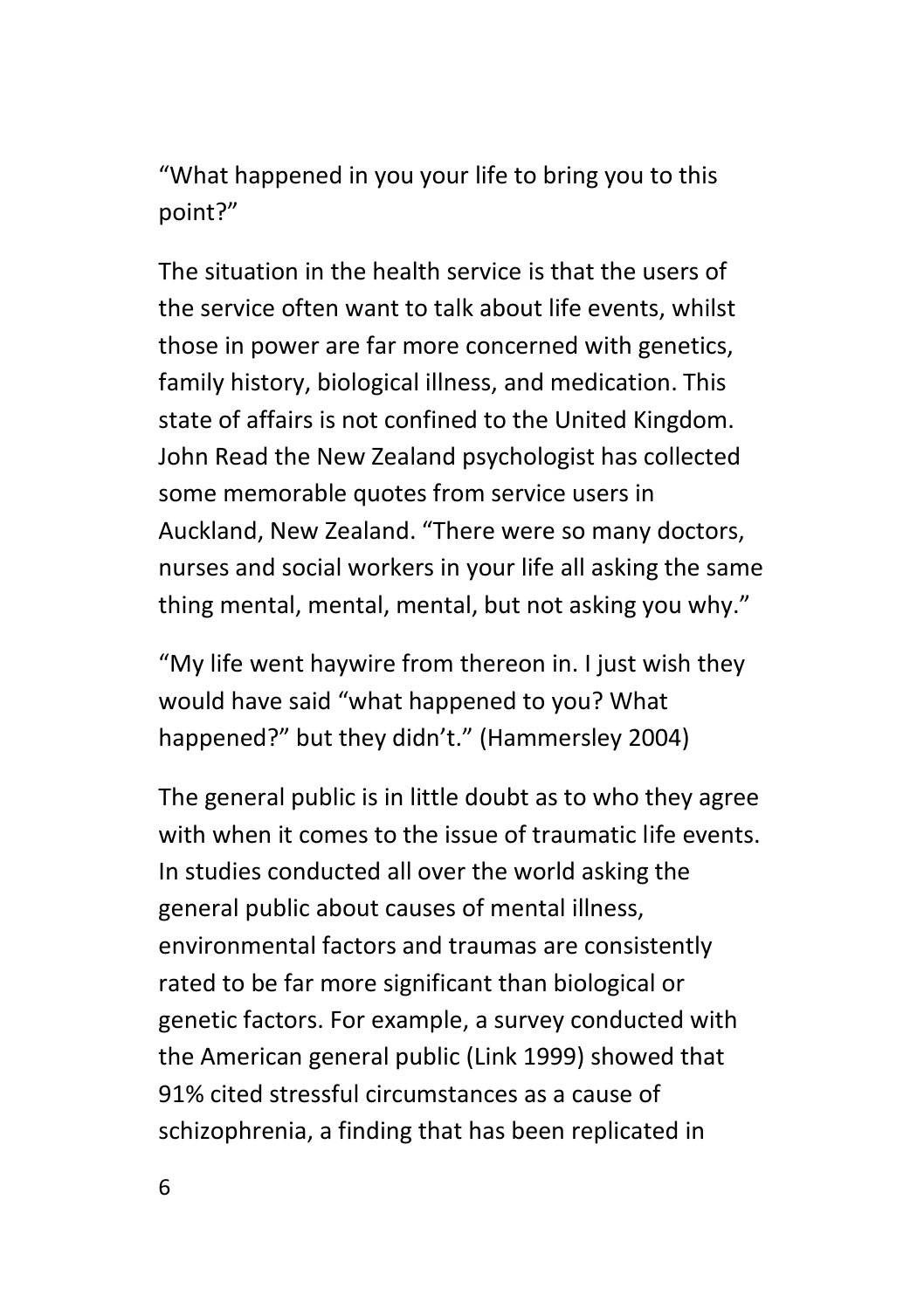countries as diverse as Ireland, Australia, India and Mongolia (Read 2006). To sum up, most service users, the majority of staff and most of the population of the world share the opinion that stressful life events are an important contributory factor in the development of psychosis. The answer is yes, and the evidence is growing. Much of the research evidence to date has focused on the relationship between child abuse and psychosis. Before reviewing this evidence two important points need to be made.

Firstly, child abuse is not the only trauma that an individual can experience. Traumatic events in adulthood can be equally significant, as can humiliation experiences such as bullying, or situations involving extreme loss. In addition, there is growing evidence (Bentall et all 2006), that those who experience psychosis are in a particularly difficult position, in that they can be further traumatized both by their own often terrifying symptoms, and also through the experience of repeated hospitalisation.

Secondly, it would be incorrect to suggest that the relationship between childhood trauma and subsequent adult psychosis is 1:1. Many people experience child abuse and do not develop psychosis, similarly many people who have distressing psychosis experiences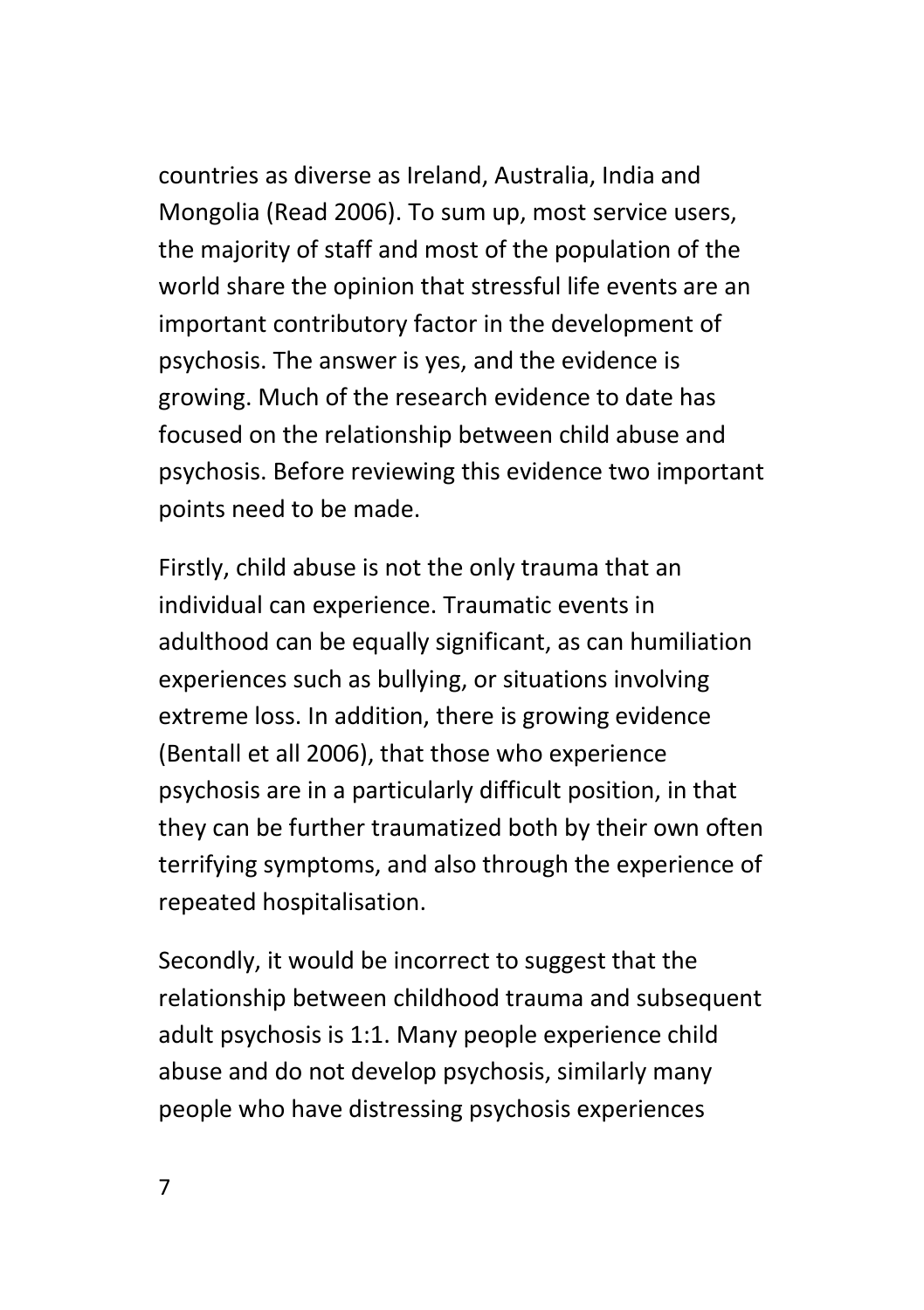report no history of abuse. This research evidence should not be misinterpreted and used as a stick with which beat families.

There is little doubt in anyone's mind that child abuse can have severe and lasting consequences. There is robust evidence linking child abuse to a wide range of problems from depression and anxiety to alcohol and drug misuse. Until recently the dominance of biogenetic models of psychosis meant that the analysis of child abuse in sufferers of adult psychosis was relatively unexplored. Some studies had been conducted (see Read 2006) for a review, but these were often small and poorly controlled, usually because of financial restrictions. However, as interests in the field grew some much larger studies with stronger scientific design were published. The first complete systematic review of the evidence linking child abuse to psychosis was completed by John Read and colleagues in 2006. (Read at al 2006), and the results were startling, and prompted Oliver James the British psychologist to state in the Guardian "The psychiatric establishment is about to experience and earthquake that will shake it to its intellectual foundations and may trigger a landslide."

The review of over 40 studies drawn from an initial sample of over 13,000 concluded.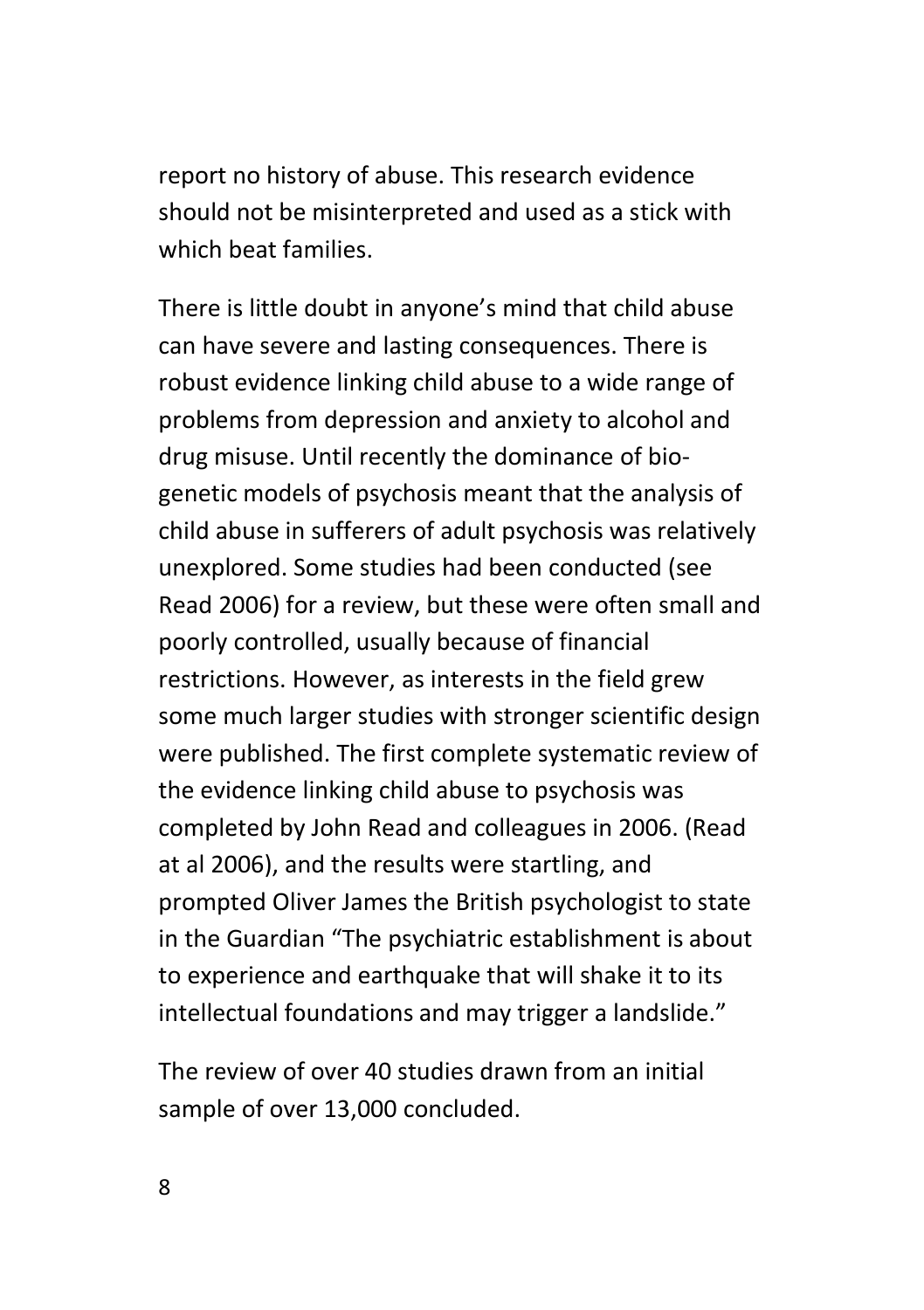- 1. There is a strong relationship between symptoms indicative of psychosis and child abuse and neglect.
- 2. This relationship is as least as strong as with other mental health problems.
- 3. There is a particularly strong relationship between sexual abuse and auditory hallucinations.
- 4. The relationship appears to be casual with a dose effect (i.e. the worse the trauma the more likely the psychosis).

It's beyond the scope of this article to cover all the findings of the original review. Instead I have decided to present in a little more detail finding from three o the more interesting papers.

#### Janssen et al (2004)

This study looked at a general population sample of 4045 people in Holland. One problem with attempting to analyze previous experience of child abuse in someone with a psychosis, is that there is a tendency for some scientist to question whether or not there can be believed and trusted to give an accurate account.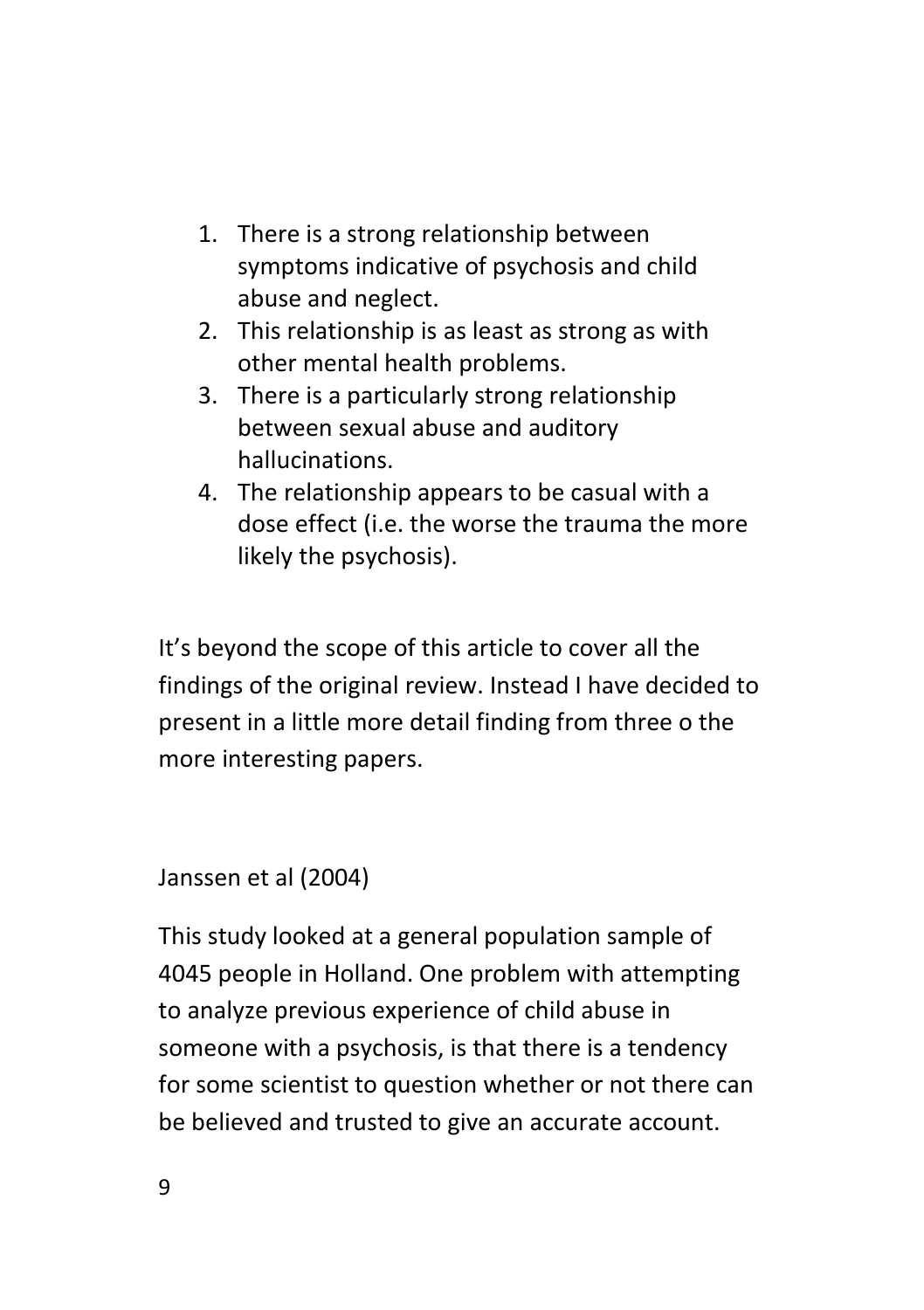(Despite the fact that there is no evidence whatsoever that someone diagnosed with psychosis is more likely to 'invent' childhood trauma). To get round this the researchers interviewed people with no history of psychosis about their childhood experiences and then waited for two years before re-interviewing them. The authors had hypothesized that over the course or two years some people in the group of 4045 would begin to show some evidence of psychosis and thus they would be able to determine if it was the participants who reported child abuse who subsequently 'crossed over' into psychosis. The results were an unequivocal yes. It was indeed the participants reporting abuse, who made the transition, and there was a clear dose effect, men who reported severe abuse as children were 40 times more likely to develop psychosis than their non-abused counterparts.

Bebbington et al (2004)

This was a large-scale study of 8580 British adults conducted by Paul Bebbington and colleagues from the Institute of Psychiatry. The participants were asked if they has ever had any psychotic experiences and were also asked about child abuse in the form of nine different 'victimization experiences' including physical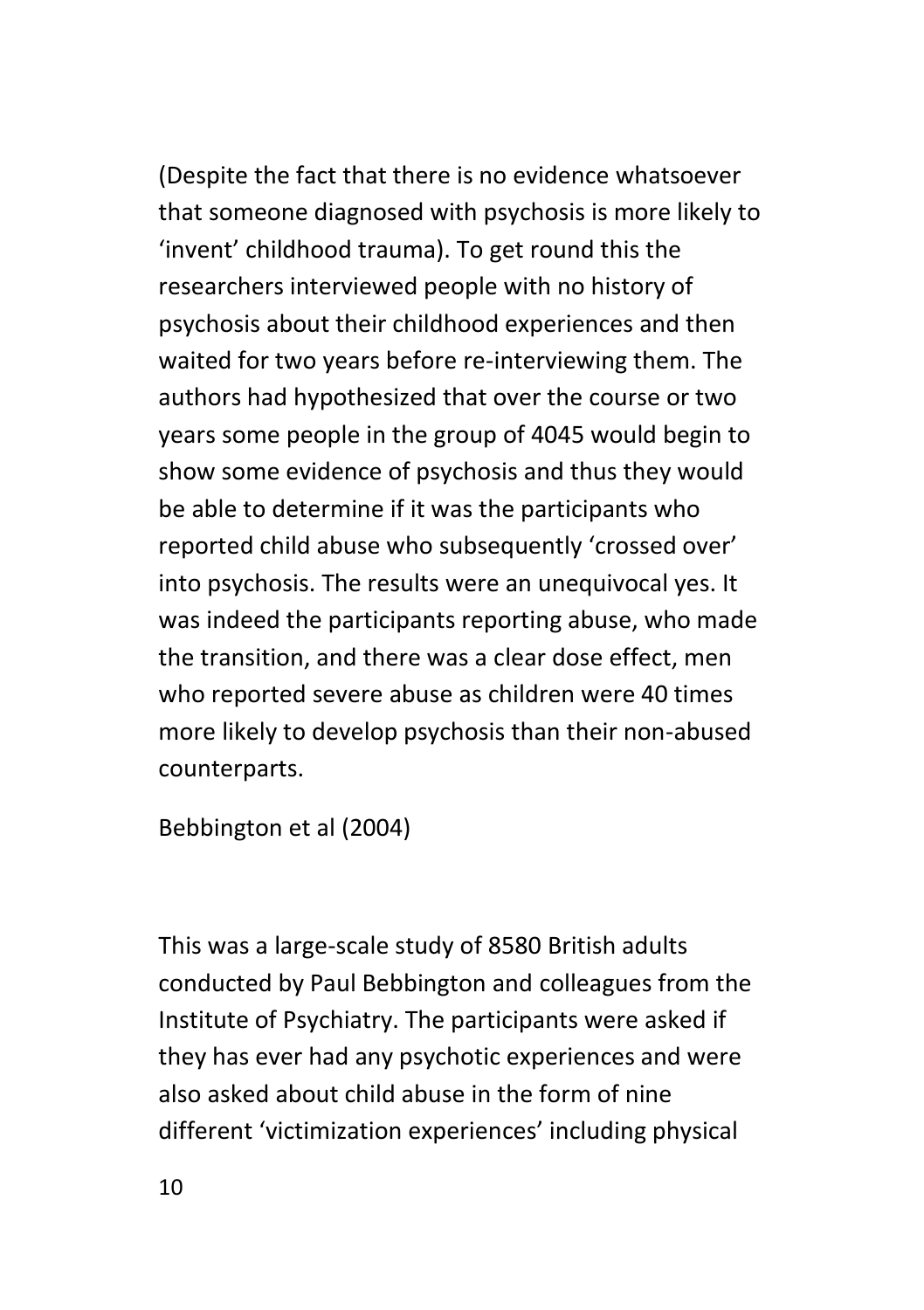and sexual abuse, bullying and time in a children's institution. The psychosis group was 15.5 times more likely to have suffered from sexual abuse than those without any mental disorder; in addition, abuse in childhood was more closely related to psychosis than neurotic disorders and drug or alcohol use. A very similar study (Whitfield et al 2005) was conducted with 17,337 participants from California which found almost identical results; the relationship between abuse and hallucinations in this study was so strong that the authors concluded that hallucinations should be viewed as a marker for previous trauma.

#### (Hammersley 2006)

I have selected this study not just because I have written it (honestly), but because it looks at a different group of participants. In this study just fewer than a 100 participants with a diagnosis of bipolar disorder were asked about adverse childhood experiences by experiences therapists , at the same time data related to psychotic experiences was collected by trained research assistants who were unaware that trauma data was being collected. The results in this vastly different group of participants were the same. Those reporting abuses were more likely to report psychotic symptoms, there was a clear dose effect and the strongest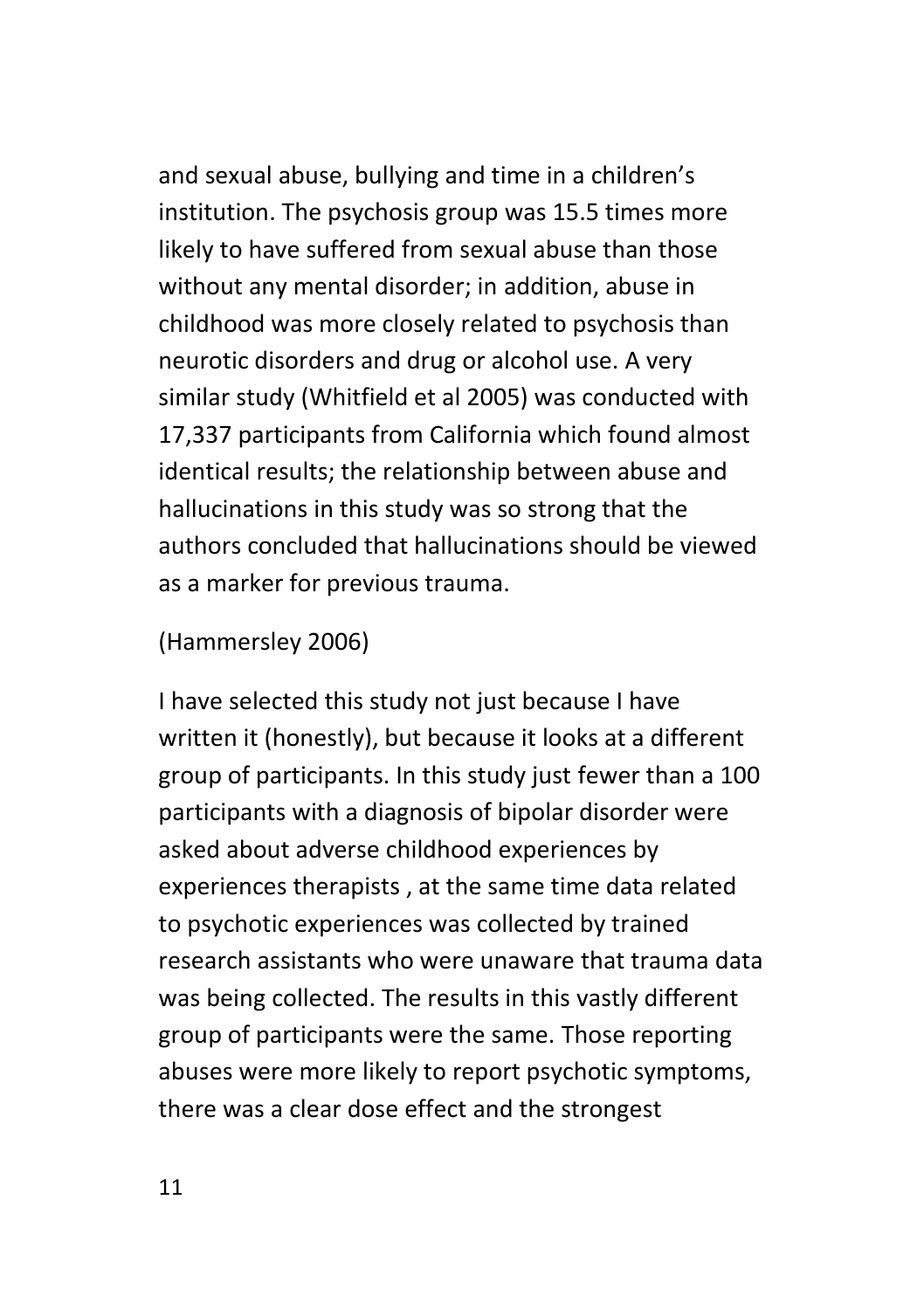relationship was between sexual abuse and hearing voices. Thus, it appears that diagnosis is irrelevant, the association between childhood abuse and psychosis in adulthood is a cross-diagnosis phenomenon.

To return to the original point, the answer to the question 'how did you get here?' for many service users, who experience psychosis, is, via a series of highly unpleasant life events. The reluctance of the psychiatric establishment to accept this and respond appropriately is a scandal. Continuing to miss-diagnose and medicalize trauma and offer little more than medication as a response is no longer acceptable and is one of the reasons why we formed CASL (the Campaign for the Abolition of the schizophrenia Label).

Can things improve? I think so, consider the following quote. "There is widespread concern at the overmedicalisation of mental disorders and the over-use of medication. Financial incentives and managed care have contributed to the notion of a 'quick fix by taking a pill and reducing the emphasis on psychotherapy and psychological treatments. There is much evidence that there is less psychotherapy provided by psychiatrists than 10 years ago. This is true despite the strong evidence base that many psychotherapies are effective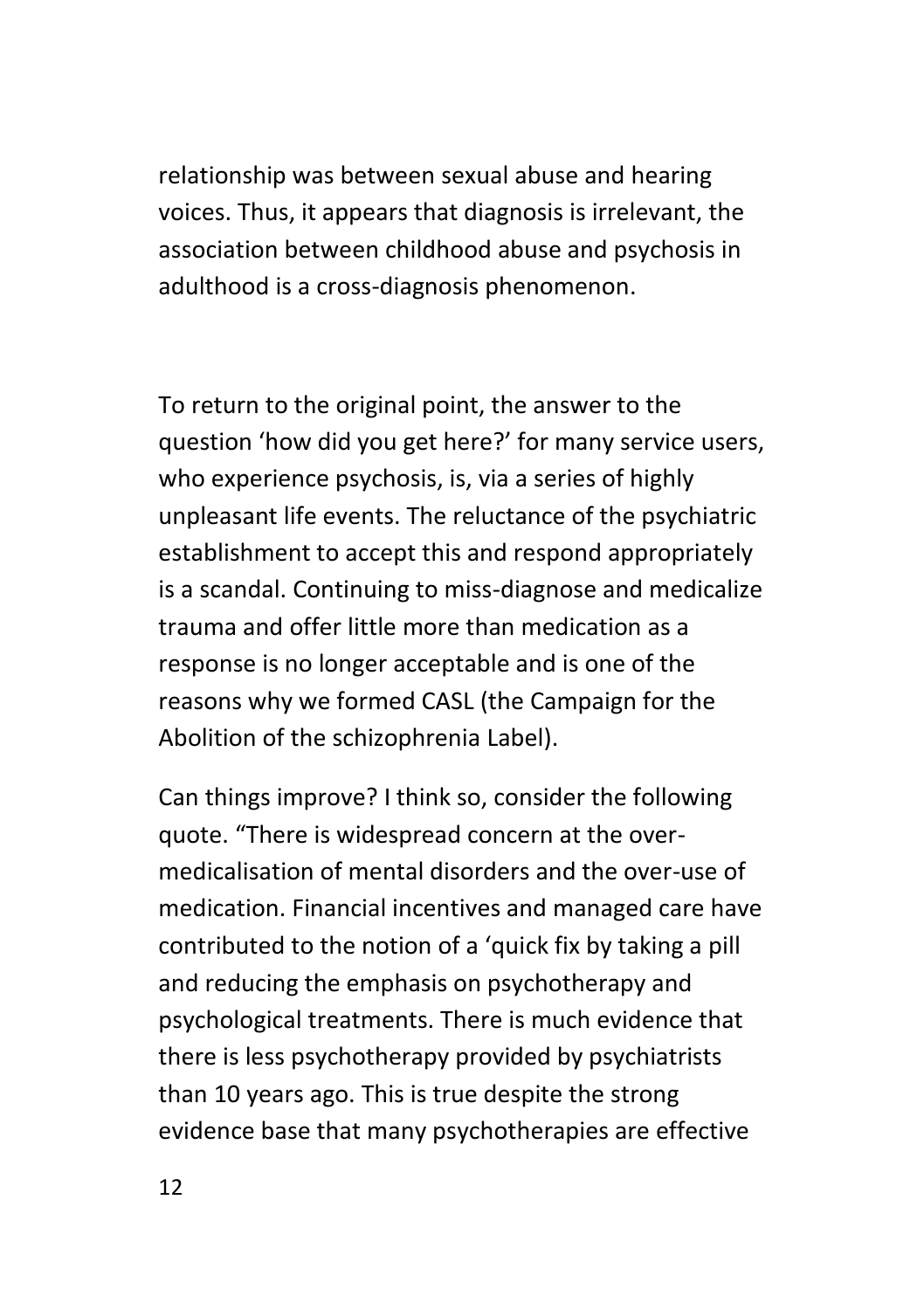when used alone or in combination with medications… If we are seen as mere pill pushes and employees of the pharmaceutical industry, our credibility as a profession are compromised."

If that quote had come from a dissident radical practitioner or from within the service user's movement, it would not be a great surprise in fact the quote is from Dr David Sharfstein when he was the outgoing president of the American Psychiatric Association. As Bob Dylan once remarked "Times they are a changing"



#### **(Hammersley and Bullimore)**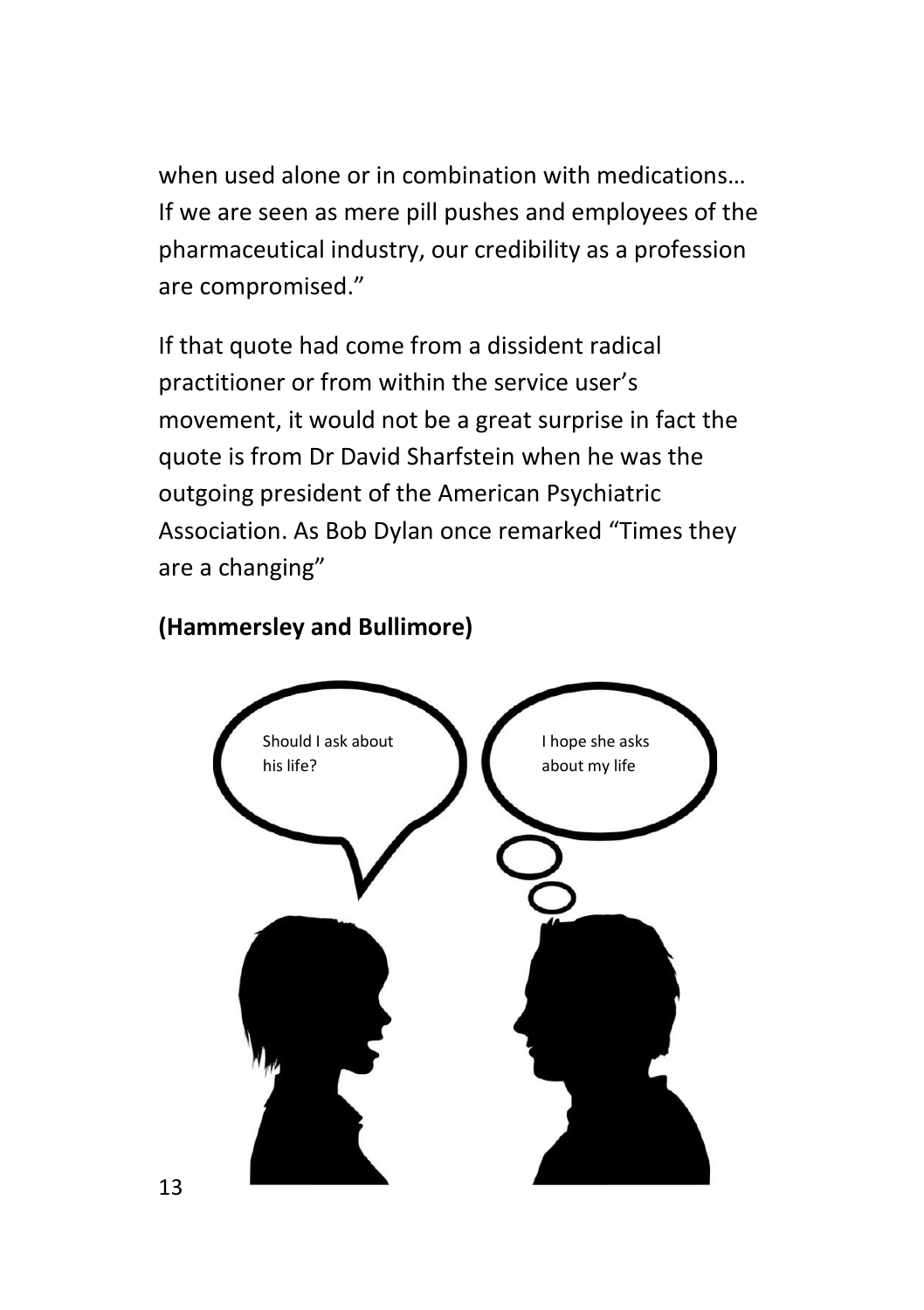# **Strategies for Helping those with Beliefs about Alien Abduction, Spiritual Experiences & Telepathy**

A collection of methods that may help people cope with spiritual experiences, as well as alien abduction and telepathy are given below. Many of these have been obtained from the excellent books Practical Psychic Self Defence, How to Defend Yourself against Alien Abduction, and The Alien Abduction Survival Guide. The initials after the name of the strategy indicate which book gives a more detailed description: PP = Practical Psychic Self Defence HD = How to Defend Yourself against Alien Abduction AA = The Alien Abduction Survival Guide

*Visualized shields* (PP, HD) – This strategy involves visualizing a thick shield of light or colour surrounding oneself or another person. The purpose of a shield is to provide protection by keeping spirits, telepathic thoughts, and similar phenomena out. It takes time to create an effective barrier so individuals should perform regular visualizations, at least once a day, to maintain their shields. This is important as it is usually too late to create a shield from scratch once a spiritual or psychic attack has started.

*Sending spirits to the light* (PP) – This involves visualizing the problem spirit moving into a field or tunnel of white light. This can be enhanced by praying to God, angels, or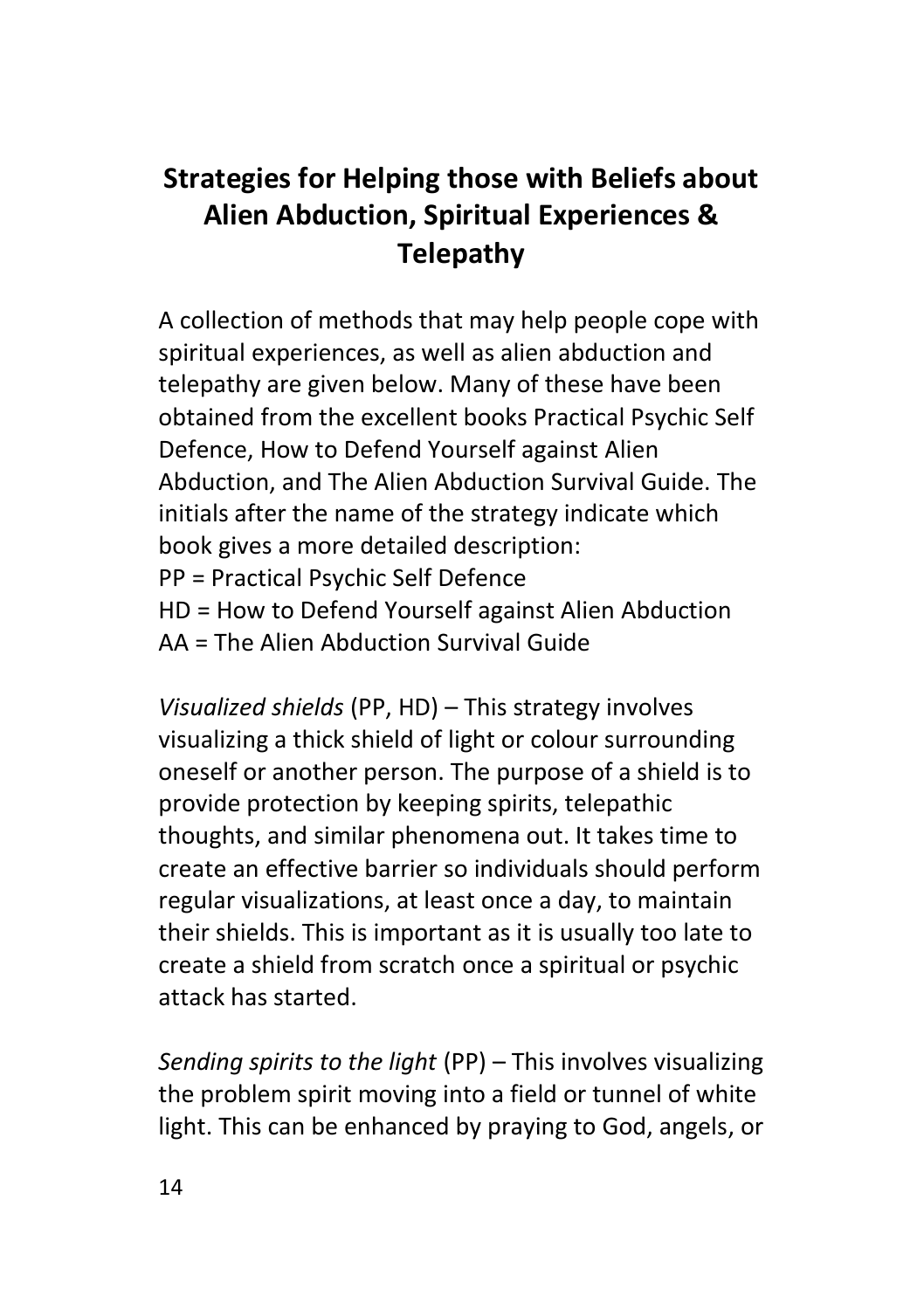good spirits to take negative spirits away and into the light. As an alternative, a white glowing ball can be visualized and then 'launched' at the negative spirit, which will explode on collision.

*Morphing visions* (PP) – If disturbing or frightening images are seen it is possible to change them into something else more pleasant. Concentrate on the unpleasant image and imagine it transforming into something beautiful. For example, see a spider changing into a unicorn.

*Focusing emotions* (HD) – Focusing anger at an alien or spiritual being that is invading on one's space can be a powerful method of defence. Anger is centred on the fact that the alien or spirit is violating ones human rights. This technique is carried out by mentally shouting at the entity with messages such a 'go away' rather unfocused screaming out of fear or terror. A similar technique is taught in self-defence classes when training people to deal with street attackers.

#### **T. Knight**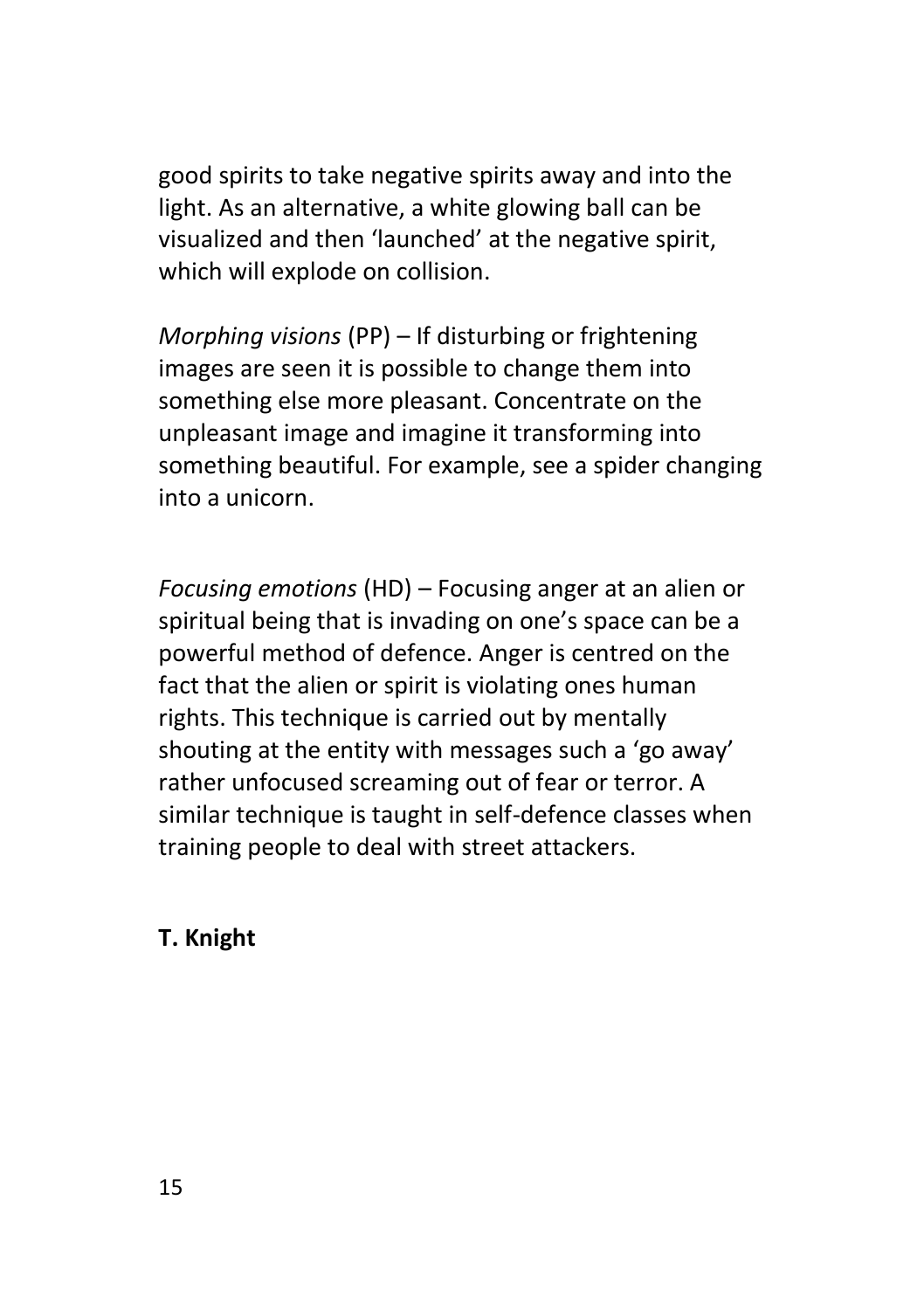## **Voices – Sandy Klien**

Voices inside me, I hear them all the time. Voices inside me they sound so sublime. Talking so sweetly telling me what to do. Voices inside me, do you hear them to? Voices inside me taking control. Voices inside me are sometimes too loud. Voices inside me, I'M LIVING WITH A CROWD. A crowd of people all wanting to come out Why do they scream, why do they shout? I thought it was common for them to be inside my head. But now when I hear them, I listen with dread. To the old man and the old woman Who tut tut and frown? And say why is her life so upside down. To the perfectionist who won't leave me alone. To the scared little girl who cries and moans. Won't someone help me? Help me to choose. If I go this way, will I win or lose? Voices inside me, all claiming my time. My time and attention they will not share. Share me with anyone inside of my head. They think if I ignore them, they will be dead. An interesting situation, what do I do? To the voices inside me, I SAY BOO! Did I scare them? Are they gone? No, they are still here, tagging along Voices inside me, I hear them all the time. Voices inside me they sound sublime. Talking so sweetly telling me what to do. Voices inside me do you hear them too?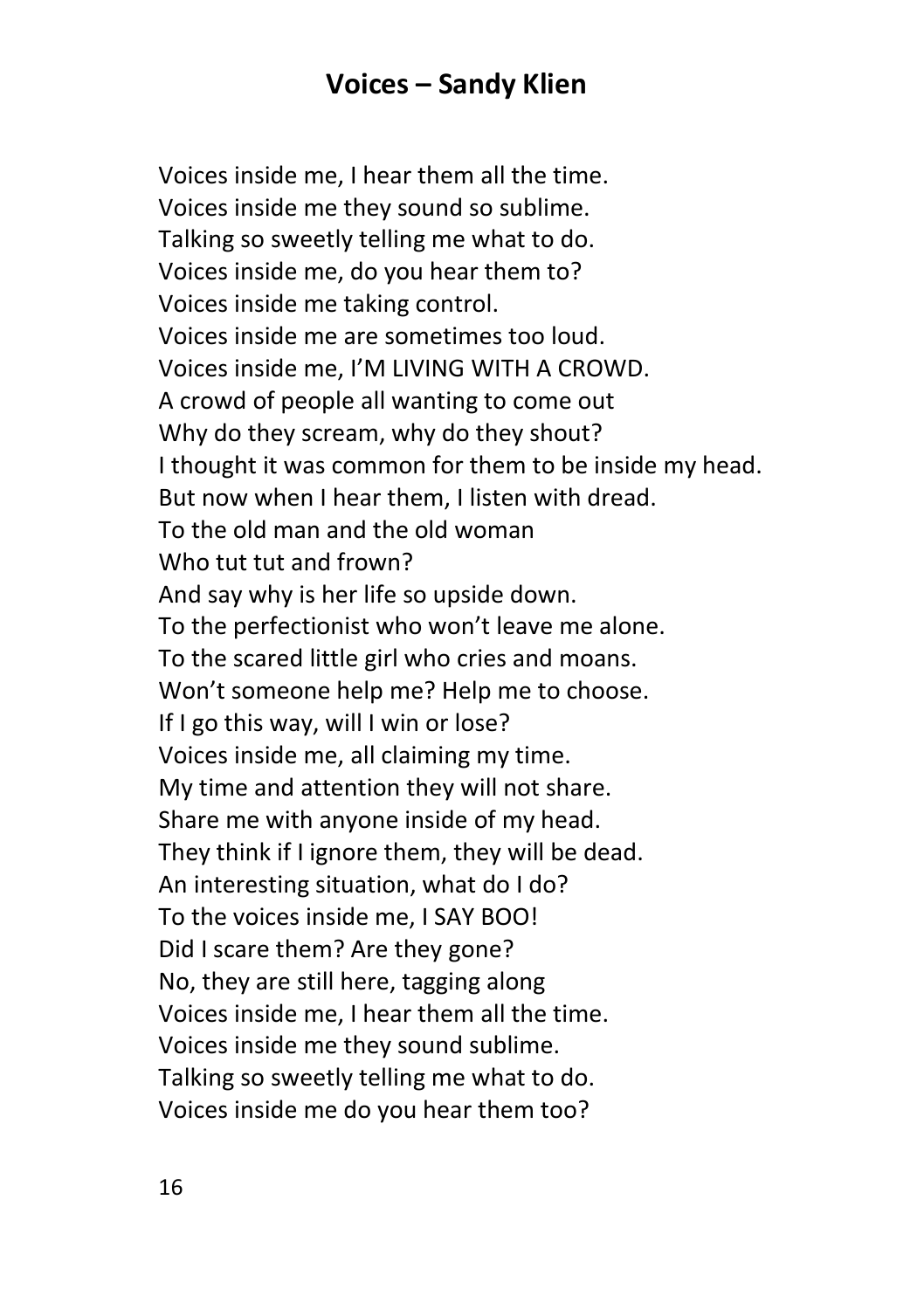Don't just accept your suspicious thoughts question them. Challenge the thoughts weighing up for and against the evidence.

1. Is there anything that might suggest paranoid thoughts could be wrong?

2. What would I say to a friend who came to me with a similar problem?

3. Are there any alternative explanations for what seems to have happened?

4. If I were feeling happier would I still think in the same way?

5. Are my past experiences getting in the way of me seeing the present situation clearly?

6.What did I do in the past when this happened before?

7.When struggling with a suspicious thought, try to give it a percentage relating to its likelihood of being true. People find that when they start doing this, they are surprised at how low the average percentage was. It enables them to worry a lot less.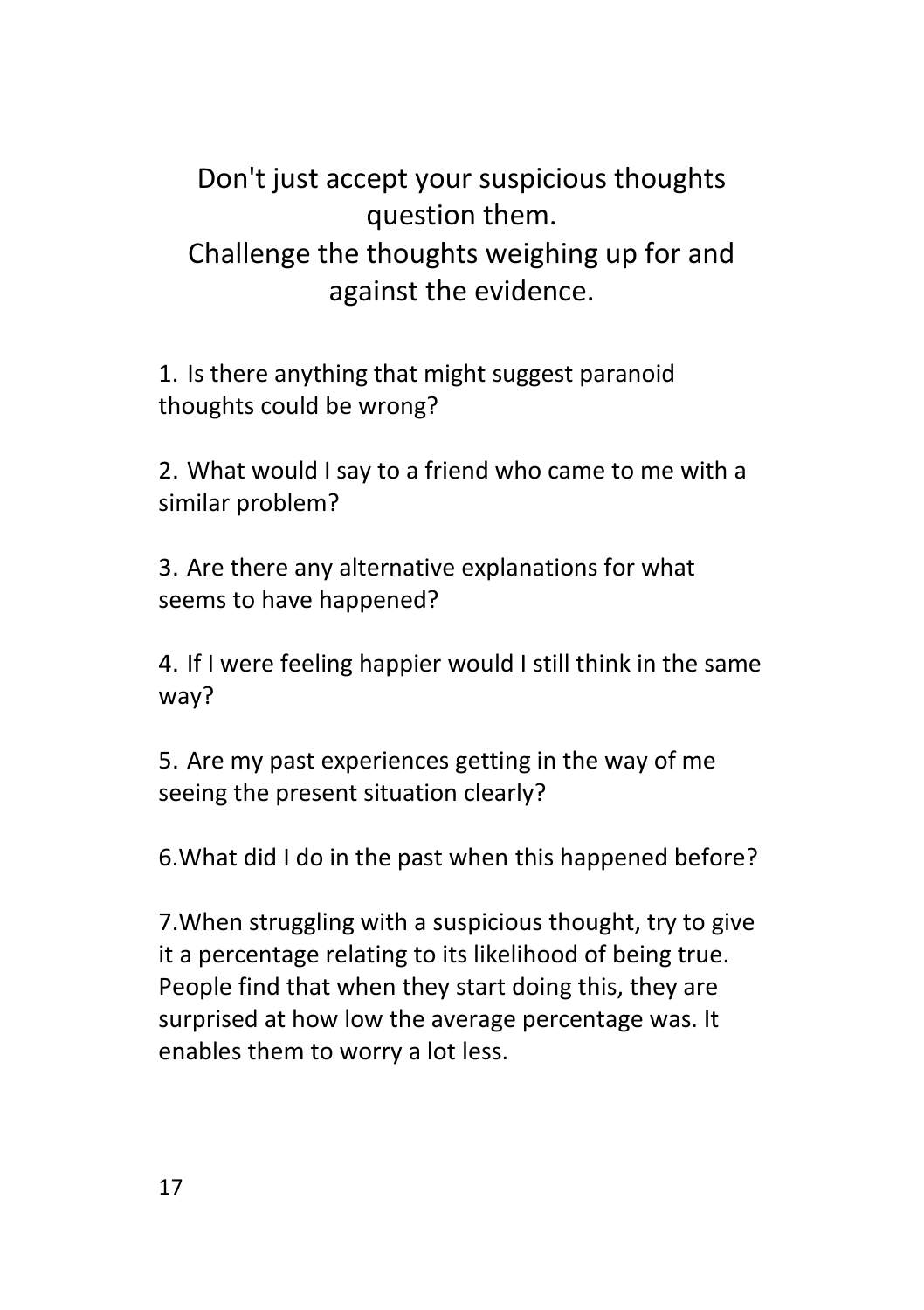#### INSPIRED BY ART

My love of art goes back to when I started school it was the only thing; I was any good at as I was slow at learning to read and write. I still have a painting I did when I was ten years old it is on my bedroom wall a picture of William the Conqueror.

When I had my breakdown in 1987, I was extremely ill, and I did some abstract paintings which I have always wished I had kept in my time at the hospital.

To placate my parents, I tried to gain employment far too early after the life changing ordeal I had gone through. After being a glorified pot washer, I packed in my job and within six months I was on sickness benefit again. I moved out of my mum's house in 1989 and it was art that helped me recover little by little. I would do paintings and on Mondays I would take what I had done that week to my dad's house to show him and get his world-famous beans on toast for my troubles. The paintings were usually portraits and were good, bad, and indifferent but I felt inside I had achieved something, it basically gave me a sense of self-worth.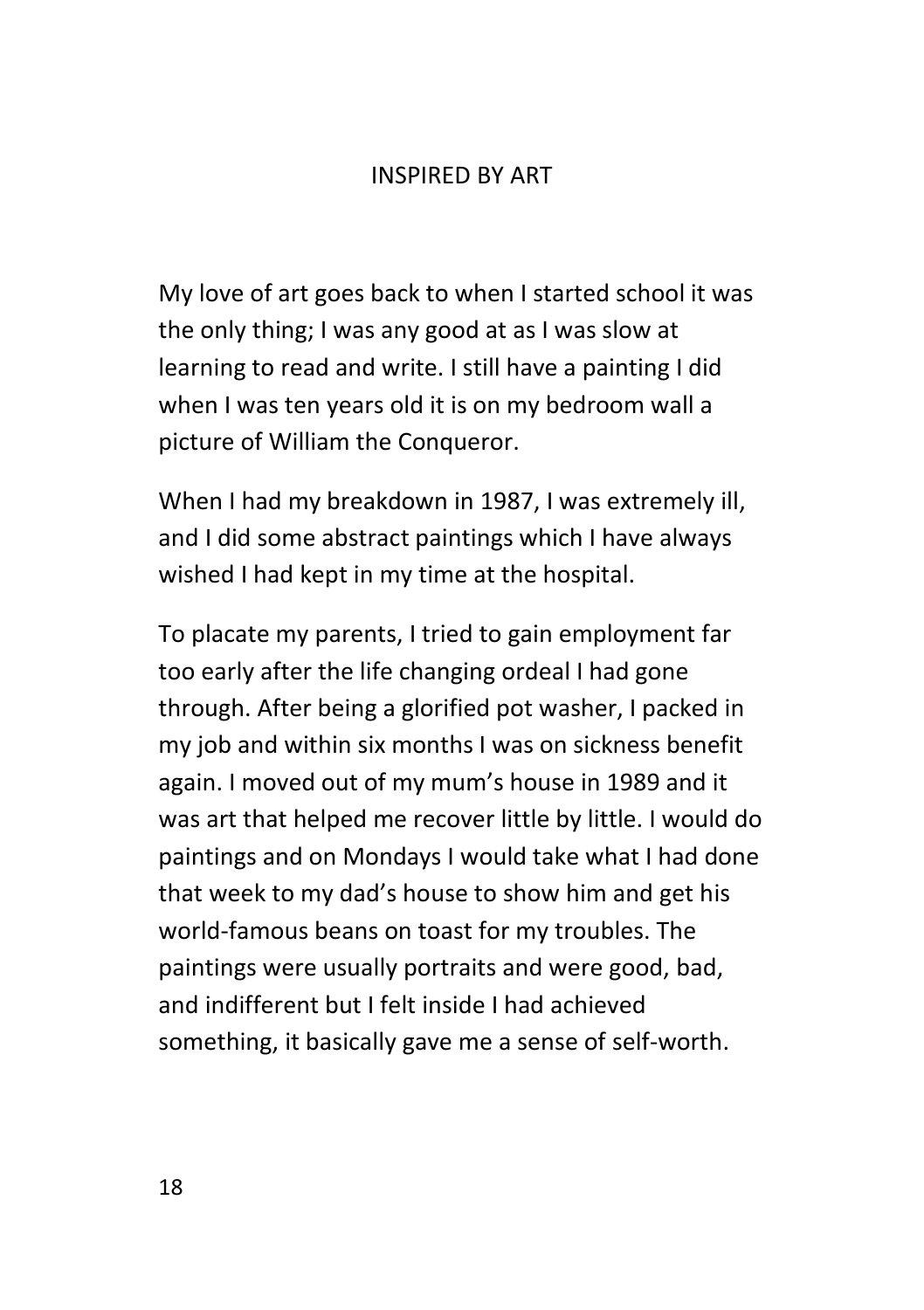In time some of my paintings actually looked like the people they were supposed to be, even though I remembered doing Tom Cruise and it looked like Peter Beardsley the former England footballer. Slowly through art I rebuilt my life after the major breakdown and came to accept in some things I was what other people would term mad. I had never been a confident person but talking about my life at Carmel care center helped me understand my emotions and telling my life story to groups of people made me feel a better person and the thing in the back ground to all this development was me doing my paintings.

I had been a painter for the council which was the most intensely depressing period of my life, but I survived somehow. The night I was sectioned in March 1987 I daubed paint on the curtains before the police came to take me to hospital, paint seems to follow my life around and it certainly did the night I threw paint all over the room at my old school. The thing about me is I link work to being depressed so I know it is not for me which in this society is bound to cause friction at some point. Art is something which I wrote about once before it is what is held above us all and not our obsession of money. When man painted his hand on the wall of a cave that started the world we have now, which is a giant leap from daubing paint on a wall. I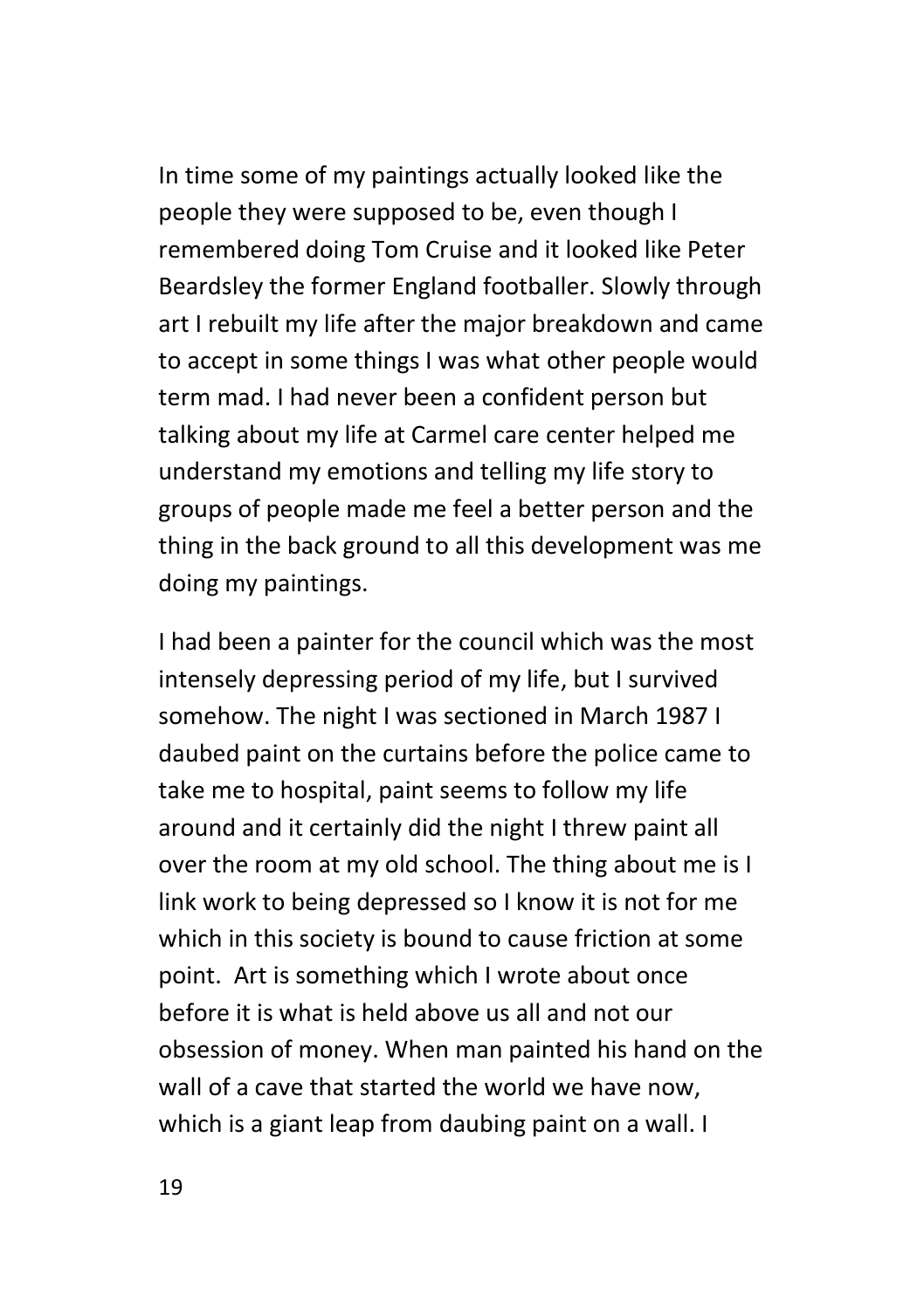myself did a leap with my run around Hillsborough Park but Mickey a work colleague was always saying Don't do the crime if you can't do the time my Dad called it the crime of the century!

To become a better person art has let me grow which is something we all need to do. In the last ten years I have done over ten thousand paintings which makes me feel great about myself. I have not always liked myself in fact in my time working for the council I hated everyone and the person I hated the most was myself. Of course, things in life are not always easy but there are only two paths to take constructive or destructive. In my case I chose constructive and that is why art means so much to me, it is always waiting for me to find it and enrich my life when I have done rubbish paintings I still get satisfaction out of just doing them and it's on to the next one. For me art is the greatest thing in the world and that is why I truly love art.

**W.D. Clay**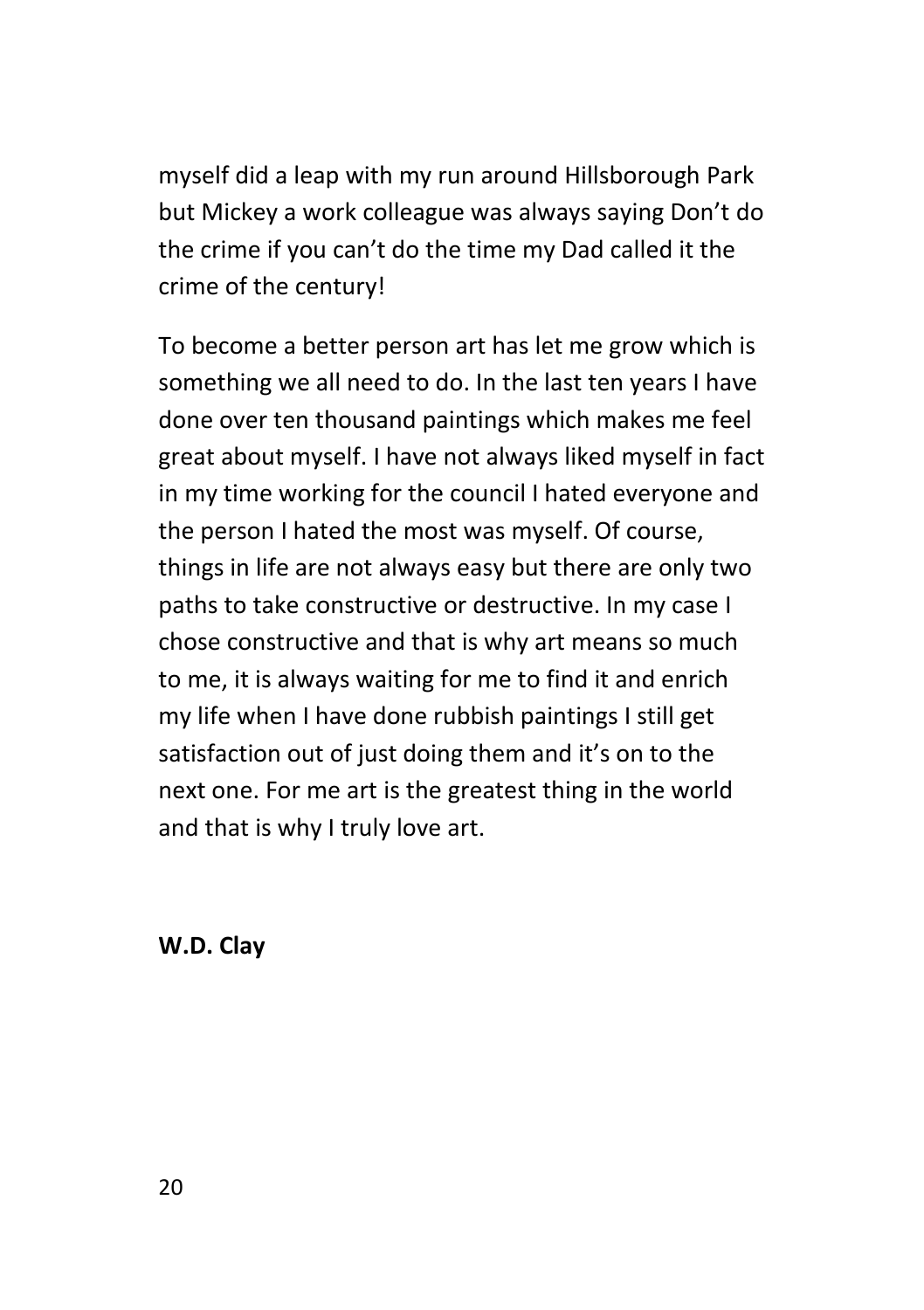

# **News**

The UK Maastricht Alternative Approach Centre has been awarded funding from the Coronavirus Community Support Fund, distributed by The National Lottery Community Fund. The funding has helped us engage with more people and provide support including the Maastricht Interview and counselling for people across the UK. Thank you to the Government for making this possible.

If you or someone you know is interested in working through your personal Maastricht Interview or would like some support for your mental health, please contact [ukmaac@purplebamboo.co.uk](mailto:ukmaac@purplebamboo.co.uk)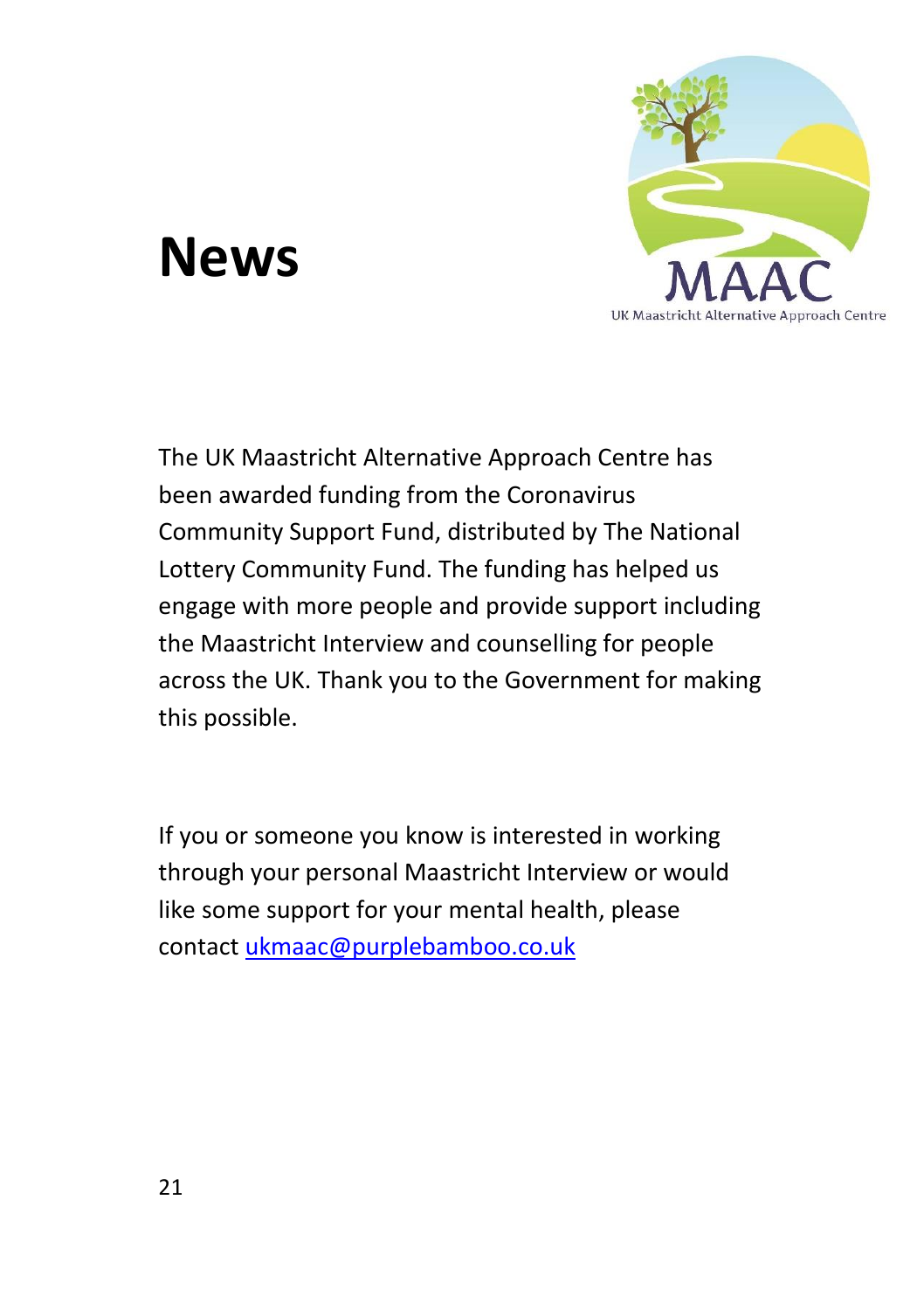**Calling All Voices Hearers to Help Celebrate**

# **WORLD HEARING VOICES DAY**

## **September 14th 1pm-2.30 AWST Australia**

## **3pm-4.30pm AEST Australia**

## **Online Via Zoom Link**

People have been hearing voices since the beginning of time, it's a common human experience that is not always negative. Join me online in celebrating our unique lived experience of voice hearing

MORE INFO CONTACT: AMANDA WAEGELI:

Email [AMANDA.WAEGELI@GMAIL.COM](mailto:AMANDA.WAEGELI@GMAIL.COM)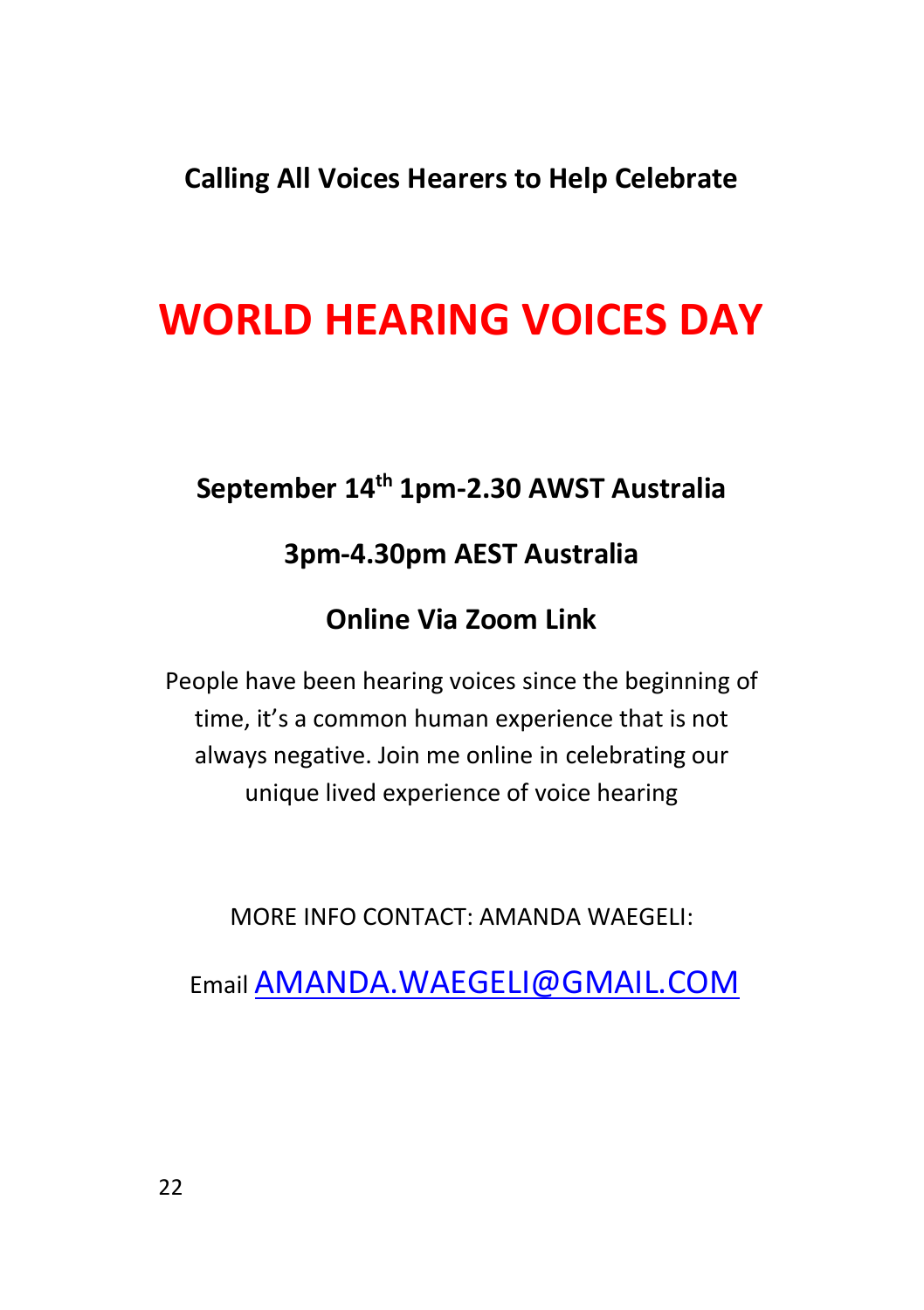Join our online Hearing Voices & Paranoia Support Group Meetings on ZOOM Every Thursday 3pm -4.30pm Meeting ID 88460268952 Password 375878

Texas USA Meeting Every Saturday 4pm-5.30pm UK Time Meeting ID 83079149464 No Password Needed

During the Current Pandemic we are delivering out training online if your organization would be interested in purchasing it, we can access Microsoft Teams & Zoom. The purchasing organization would have to be the host for Teams or Zoom